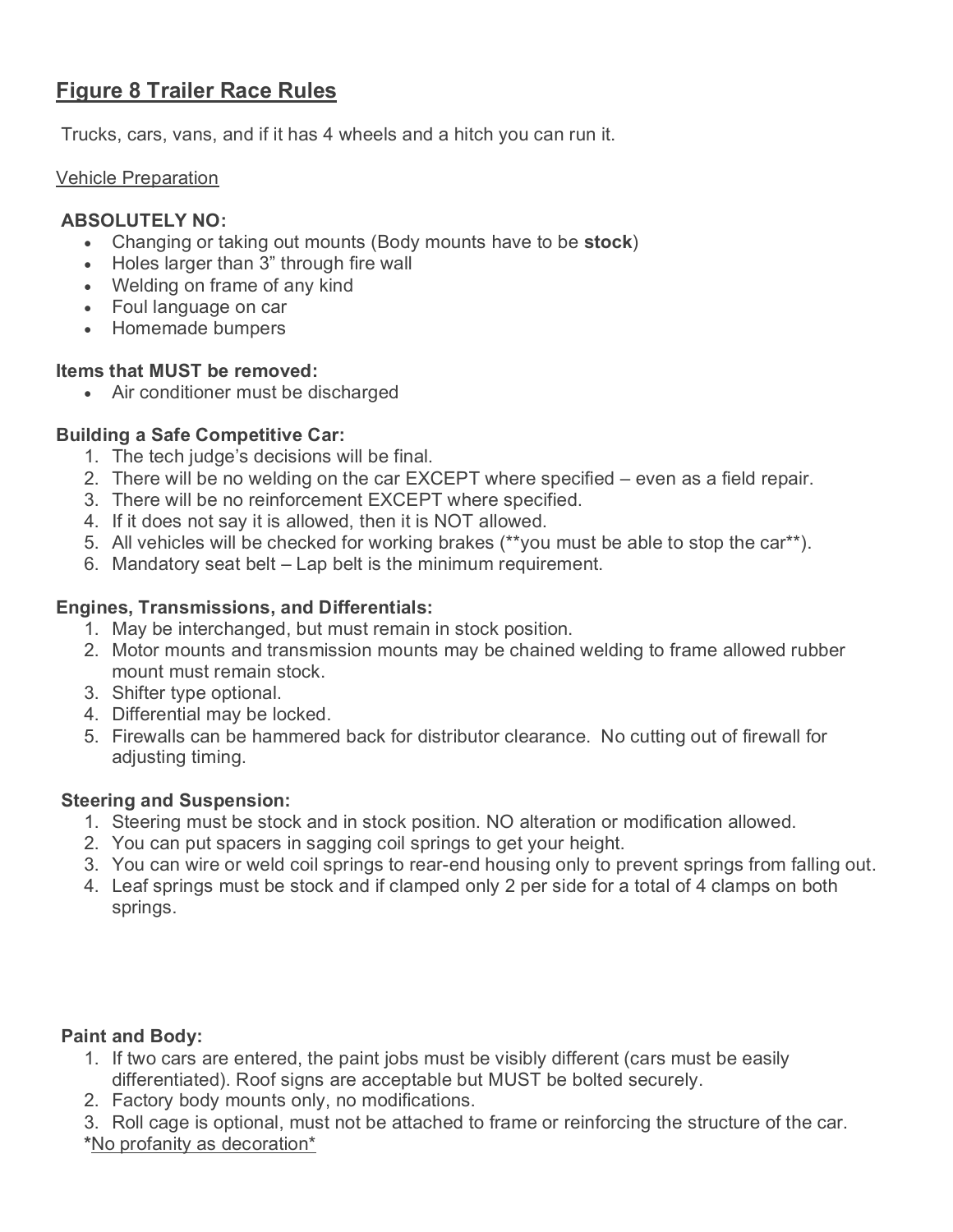## **Doors and Door Reinforcements:**

- 1. Doors must be chained, bolted or welding shut.
- 2. Optional Driver door can have a door bar bolted at medium height with minimum three  $\frac{3}{4}$ " bolts. This door bar must be a minimum 6" C-channel, maximum length of bar, 6'6". Passenger door may also be fitted with a door bar the same way.
- 3. Optional Dash bar extending door to door above steering column, must be bolted with  $\frac{3}{4}$ " bolts or larger with steel plates on outside of the door C channel.
- 4. Optional- Head post from the floor to the top of the roof supporting the driver seat must be bolted with a minimum of 3 bolts top and bottom and MUST be padded- in case of rollover.
- 5. Optional one bar running from pillar to pillar behind driver.

# **Hoods/Trunks:**

- 1. Car hoods and trunk hoods are mandatory.
- 2. Hoods and trunks must be chained or bolted with ready rod.
- 3. The hood may have up to four ready rods each, two through the frame and two through the body using large washer plates that do not exceed 6" in diameter. The trunk can have up to four. Two can go through frame.
- 4. Welding of the trunk is permitted
- 5. No bolts allowed ahead of the front rad support.

# **Cooling System:**

- 1. Must remain stock. Rad may be wired or bolted in stock location.
- 2. Anti-freeze MUST be drained and filled with water only.
- 3. Fan type optional. No metal flex fans allowed.

## **Air Intake and Exhaust System:**

- 1. Must have an air cleaner assembly with a filter element to act as a flame arrestor.
- 2. Exhaust must exit the engine compartment through the hood or out the bottom manifolds alone are NOT enough.

## **Engine and bumpers:**

- 1. May be interchanged
- 2. Maximum 3/16" flat iron plates allowed to hold bumpers on.
- 3. Bumpers may be trimmed.
- 4. Bumpers may be welded to bumper brackets and bumper brackets to frame. NO other reinforcements allowed.

## **Tires and Rims:**

- 1. Any size rim that fits the bolt pattern. Rim CANNOT be altered, modified or reinforced.
- 2. NO split rims are allowed.
- 3. Valve stem protectors and tubes are acceptable.
- 4. Maximum tire height is 31"
- 5. No studded tires or tractor tires.
- 6. Air only in tires. NO additives, liquids, solids, or fillers.
- 7. Wheel wells may be trimmed and bolted for clearance with a maximum of 3 bolts no bigger than 1 inch.
- 8. All wheel weights to be REMOVED.